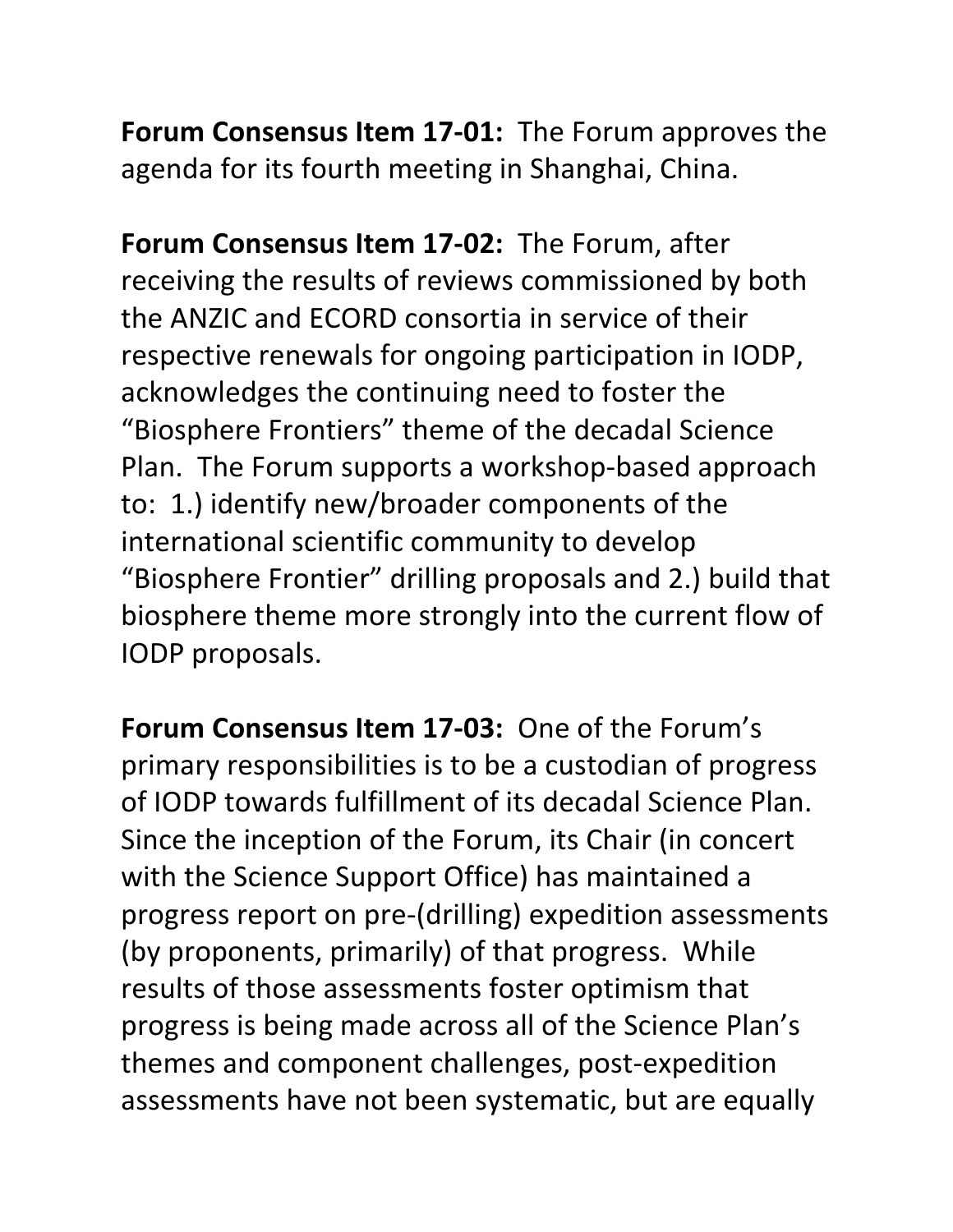important for the health of scientific ocean drilling. That task will be undertaken for *JOIDES Resolution* expeditions during the first phase (2013-2017) of IODP by the JRAW ("Assessment of the *JOIDES Resolution* in Meeting the Challenges of the IODP Science Plan") workshop, to be held in late September 2017. The Forum looks forward to the JRAW report, and urges similar assessment efforts by other IODP platform providers/component drilling communities.

Forum Consensus Item 17-04: Taking into account the generally acknowledged validity of IODP's current decadal Science Plan for the next ~5-year phase of scientific ocean drilling, and after extensive discussion following a forward-thinking presentation by a representative from China, the Forum endorses a longterm (multi-year), workshop-based approach to assess the technologies needed to reach the full potential of that Science Plan. Those workshops, to be held beginning in  $\sim$ 2019, should incorporate: 1.) the diverse challenges inherent in a multiple (drilling) platform approach to addressing the Science Plan, 2,) the importance of inclusion of both member and nonmember scientific communities, as well as industry, in order to build scientific ocean drilling's constituency, and 3.) interest expressed by China and other IODP members and consortia to lead this effort. Ideally, this initiative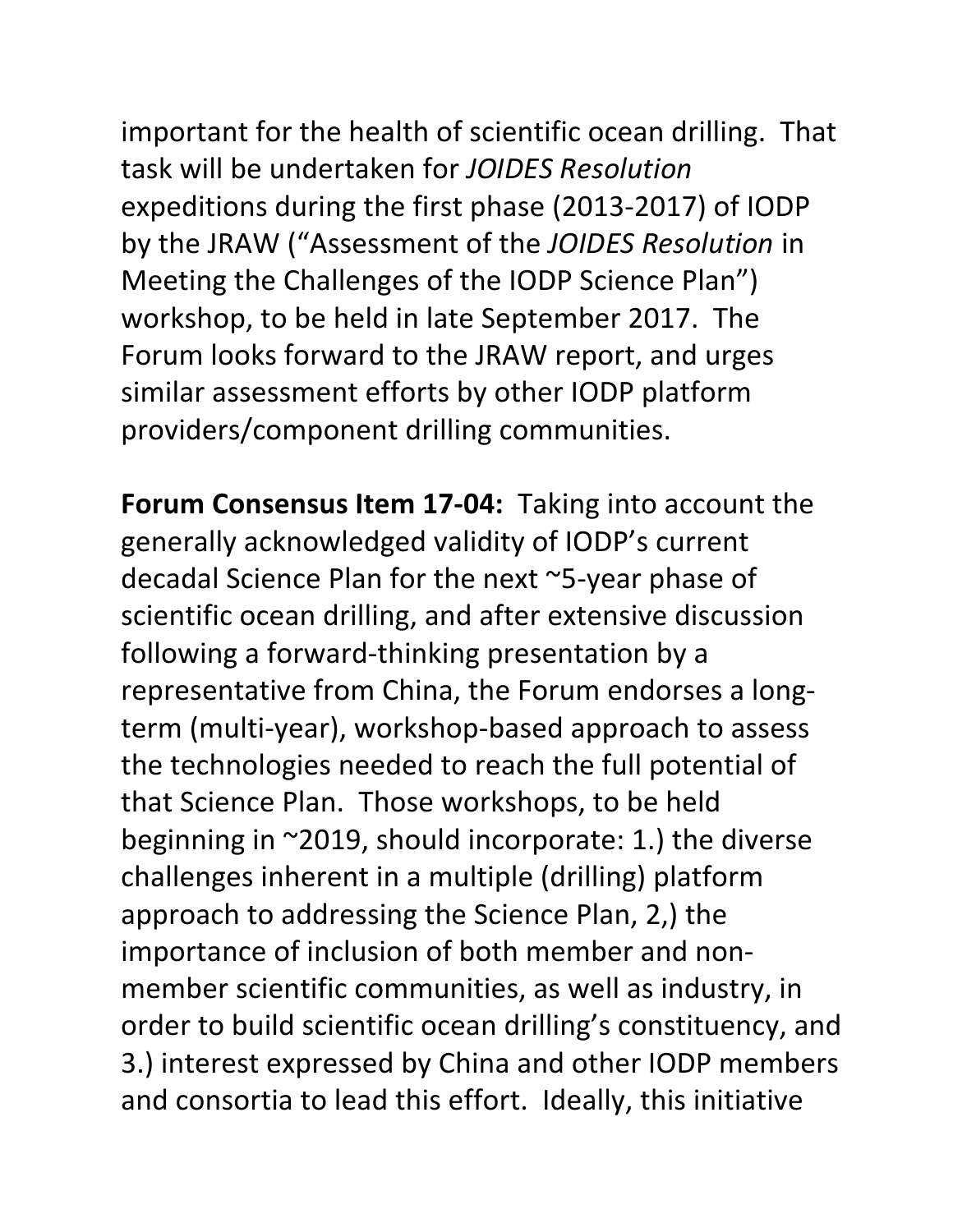should be progressed in parallel with any and all (new and ongoing) planning efforts designed to keep IODP as presently constituted alive and well.

**Forum Consensus Item 17-05:** The Forum applauds the initiative expressed by the group pursuing a commemorative volume in the journal *Oceanography* entitled "Scientific Ocean Drilling: Looking to the Future". This publication will form both a commemoration and a celebration of 50 years of scientific ocean drilling; the volume is expected to be published in time for the anniversary, ~December 2018. The Forum sees this activity as emblematic of a range of activities which could and should be pursued, both to honor this milestone and to support the productive continuation of IODP beyond 2018.

Forum Consensus Item 17-06: The Forum is encouraged by activities in support of its *Consensus 16-06* over the past year in support of both publicizing and supporting the crucial relationship between seismic imaging/drillsite characterization and scientific ocean drilling, across all platforms. However, the risk of a reduction in seismic imaging capabilities internationally remains. The Forum notes that the efficiency of *JOIDES Resolution* (JR) operations within this phase of IODP has been improved by multi-year regional planning; recently, the primary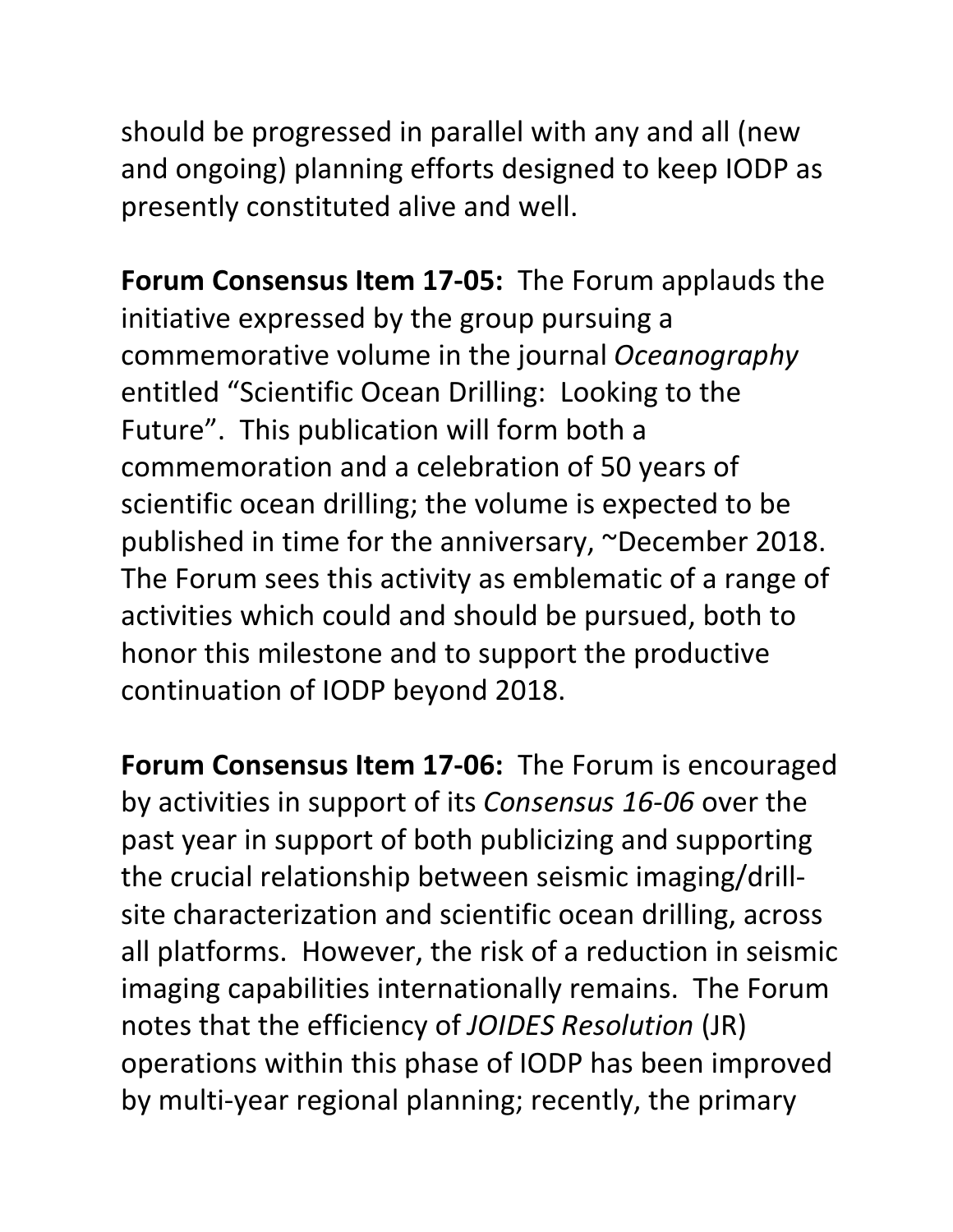seismic imaging asset of the U.S. has been operated productively in a similar way. The Forum suggests and supports development of a planning effort linking seismic imaging and drilling, through workshops, with emphasis on likely future areas of anticipated IODP operations. The primary goal is to support seismic imaging efforts in support of and *en route* to development of competitive proposals to drill all accessible parts of the global ocean system, during the next phase of IODP.

**Forum Consensus Item 17-07:** The Forum receives multiple reports from IODP member countries and consortia concerning "education  $[E]$  and outreach  $[O]$ " activities in support of scientific ocean drilling. Those activities are diverse and in many instances inspiring. However, at the same time, they are generally underfunded and dispersed, which is accentuated by both inherent cultural and language differences across the IODP membership. Education activities generally focus on development of curricula, whereas outreach activities broadly target the general public. A recent ECORD program review suggests a renewed emphasis on outreach efforts. The Forum encourages these outreach efforts, particularly those that can be generalized across the IODP to enhance efficiencies. A long-term objective is increased decoupling of "E" vs. "O" activities, with